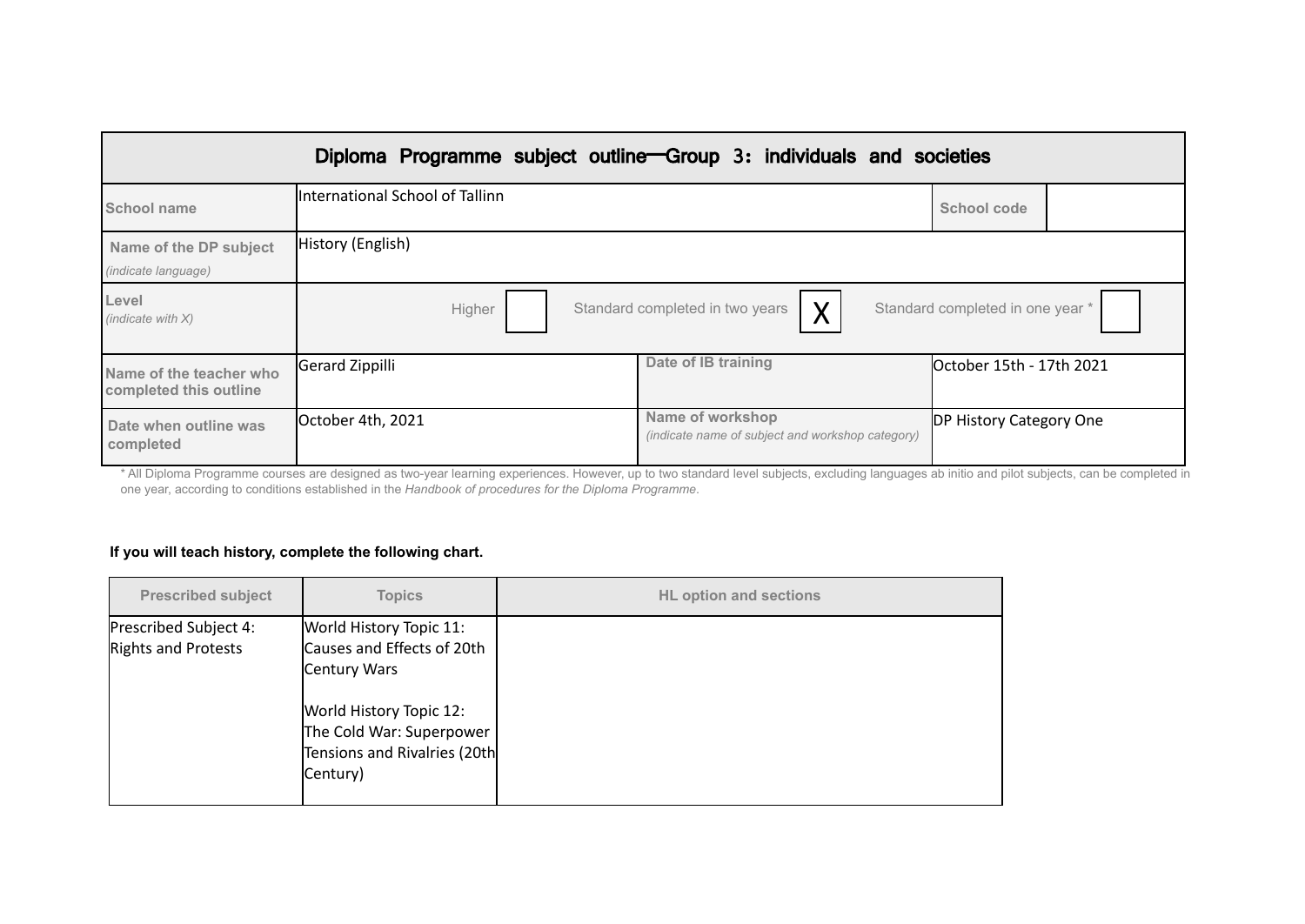### 1. **Course outline**

- Use the following table to organize the topics to be taught in the course. If you need to include topics that cover other requirements you have to teach (for example, national syllabus), make sure that you do so in an integrated way, but also differentiate them using italics. Add as many rows as you need.
- This document should not be a day-by-day accounting of each unit. It is an outline showing how you will distribute the topics and the time to ensure that students are prepared to comply with the requirements of the subject
- This outline should show how you will develop the teaching of the subject. It should reflect the individual nature of the course in your classroom and should not just be a "copy and paste" from the subject guide.
- If you will teach both higher and standard level, make sure that this is clearly identified in your outline.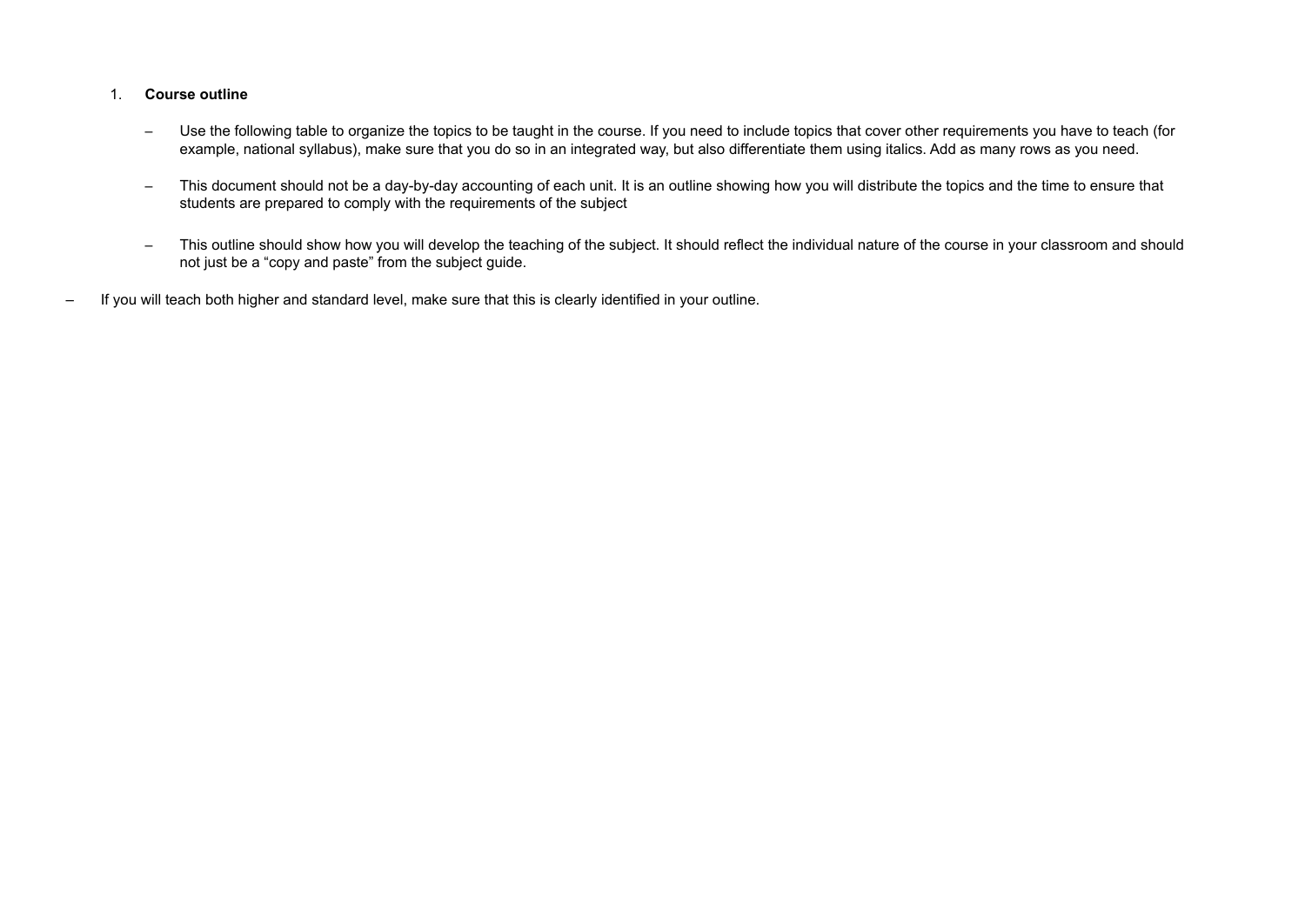|        | Topic/unit<br>(as identified in the<br>IB subject guide)<br>State the topics/units in the order<br>you are planning to teach them. | <b>Contents</b>                                                                                                                                                                                                                                                                                                                                                                                                                                                                                                                                                                                                                                                                                                                            | <b>Allocated time</b><br>One class is<br>145<br>minutes.<br>In one week<br>classes.<br>there are                                                                     | <b>Assessment</b><br>instruments to<br>be used                                                                                                                      | <b>Resources</b><br>List the main resources to<br>be used, including<br>information technology if<br>applicable.                                                    |
|--------|------------------------------------------------------------------------------------------------------------------------------------|--------------------------------------------------------------------------------------------------------------------------------------------------------------------------------------------------------------------------------------------------------------------------------------------------------------------------------------------------------------------------------------------------------------------------------------------------------------------------------------------------------------------------------------------------------------------------------------------------------------------------------------------------------------------------------------------------------------------------------------------|----------------------------------------------------------------------------------------------------------------------------------------------------------------------|---------------------------------------------------------------------------------------------------------------------------------------------------------------------|---------------------------------------------------------------------------------------------------------------------------------------------------------------------|
| Year 1 | <b>World History Topic 11:</b><br><b>Causes and Effects of 20th</b><br><b>Century Wars</b>                                         | <b>World War One:</b><br>Focusing in depth the causes,<br>both short term and long term<br>causes that started the war.<br>Also students will examine key<br>levents in the war such as the<br>Western and Eastern Fronts,<br>major battles, Verdun, Somme,<br>various campaigns (Gallipoli,<br>Brusilov Campaign) Attrition,<br>stalemate, trench warfare.<br>Students will also examine the<br>different arenas the war spread<br>to (Middle East, Africa)<br>We will examine how the<br>various combatants dealt with<br>shortages, rationing, and<br>propaganda.<br>Lastly we will understand and<br>analyze the War, both short and<br>long term.<br>Focus on the troubled Treaty of<br>Wersailles and the seeds it<br>sowed for WWII | Topics and Information for Year One<br>World History Topic 11 and part of<br>Prescribed Topic 4<br>This works out to approximately<br>34 weeks<br>100 teaching hours | Formative<br>Assessment:<br>Class discussions<br><b>Classwork</b><br><b>Homework</b><br>Quizzes on specific<br><b>Itasks</b><br>Mini presentation<br>Practice tests | <b>Access History for the IB</b><br><b>Diploma</b><br>Causes and effects of<br>20th century wars<br>second edition<br>Andy Dailey, Sarah Webb<br>(Hodder Education) |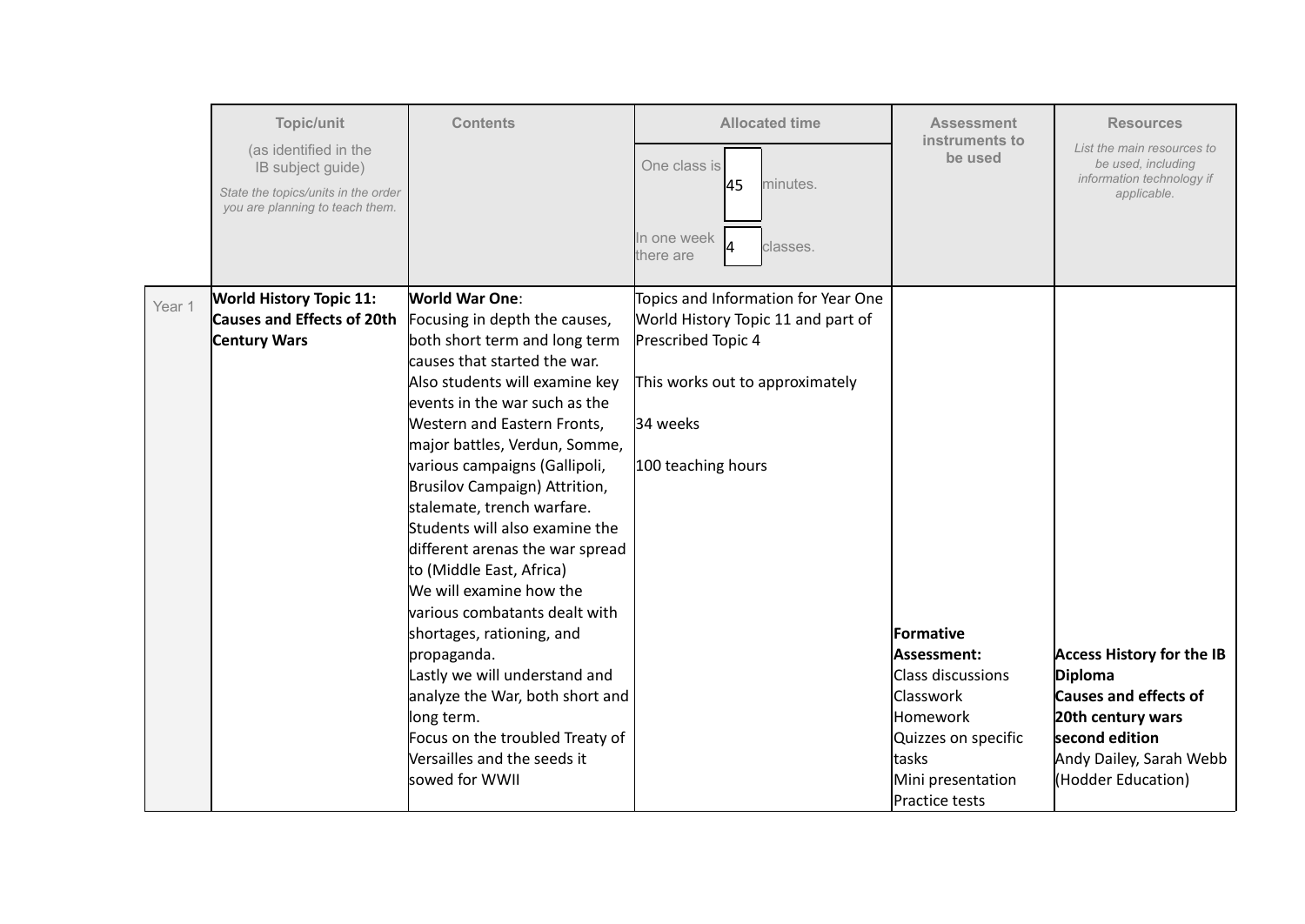|  | Russian Civil War 1917-1922:     |                                | Slide presentations           |
|--|----------------------------------|--------------------------------|-------------------------------|
|  | Focusing on the collapse of the  | Summative                      | Videos/documentaries          |
|  | Russian Republic and the         | Assessment:                    | Primary Sources written       |
|  | withdrawal from WWI.             | Paper 1 and paper 2            | <b>Primary Sources images</b> |
|  | The ensuing power struggle       | Research papers                | Secondary Sources             |
|  | between the Bolsheviks and       | Projects/presentations written |                               |
|  | Mensheviks.                      | <b>Tests</b>                   | Secondary Sources             |
|  | The role of Lenin, Trotsky, and  |                                | <i>images</i>                 |
|  | the value of the White army      |                                | Political Cartoons            |
|  | with Foreign support.            |                                | Worksheets                    |
|  | Ending with the aftermath and    |                                | Internet sources              |
|  | the formation of the USSR        |                                |                               |
|  |                                  |                                |                               |
|  | <b>World War Two:</b>            |                                |                               |
|  | Focusing in depth the causes,    |                                |                               |
|  | both short term and long term    |                                |                               |
|  | causes that started the war.     |                                |                               |
|  | Students will also examine the   |                                |                               |
|  | course of the war in the various |                                |                               |
|  | arenas, Europe, Africa, Asia and |                                |                               |
|  | the Pacific.                     |                                |                               |
|  | We will look at the battles not  |                                |                               |
|  | only on land but also at sea and |                                |                               |
|  | in the air.                      |                                |                               |
|  | We will examine why Germany      |                                |                               |
|  | lost the war as well as Japan.   |                                |                               |
|  | Lastly we will understand and    |                                |                               |
|  | analyze the War, both short and  |                                |                               |
|  | long term.                       |                                |                               |
|  |                                  |                                |                               |
|  |                                  |                                |                               |
|  |                                  |                                |                               |
|  |                                  |                                |                               |
|  |                                  |                                |                               |
|  |                                  |                                |                               |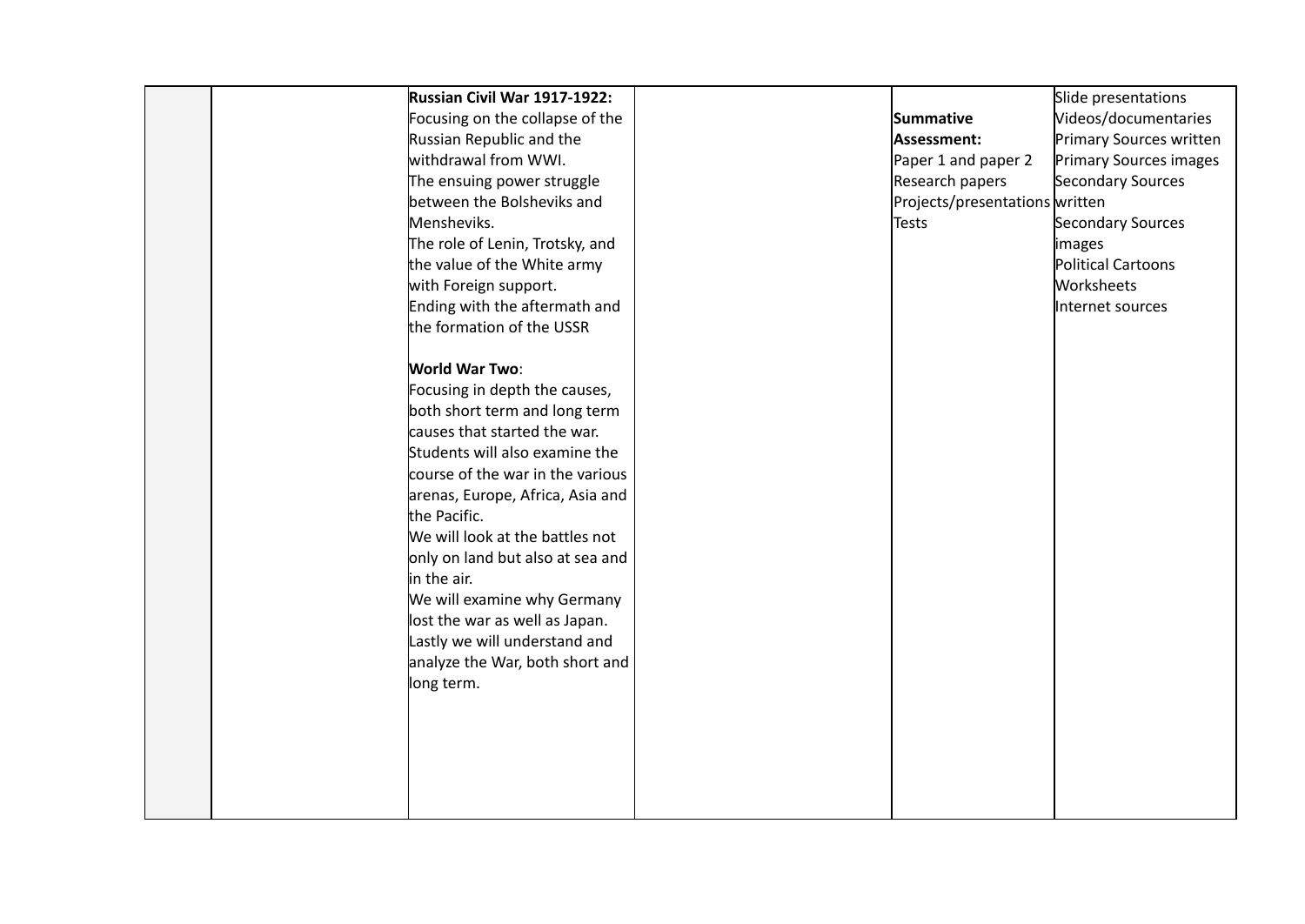|                            | Prescribed Subject 4: Rights In this course we will examine |                     |                                               |
|----------------------------|-------------------------------------------------------------|---------------------|-----------------------------------------------|
| and Protests               | two case studies, one from the                              |                     |                                               |
|                            | Americas and one from Africa                                |                     |                                               |
|                            |                                                             |                     |                                               |
|                            |                                                             |                     |                                               |
|                            |                                                             |                     |                                               |
| Case study 1: Civil rights | We will study:                                              |                     |                                               |
| movement in the United     |                                                             |                     |                                               |
| States (1954 - 1965)       | Racism and violence against                                 |                     |                                               |
|                            | African Americans, the Ku Klux                              |                     |                                               |
|                            | Klan, disenfranchisement                                    |                     |                                               |
|                            | Economic and social                                         |                     |                                               |
|                            | discrimination, the legacy of the                           |                     |                                               |
|                            | lim Crow Laws, and its impact                               |                     |                                               |
|                            | on individuals                                              |                     |                                               |
|                            |                                                             | Formative           |                                               |
|                            | Segregation and education,                                  | Assessment:         |                                               |
|                            | important landmark cases such                               | Class discussions   |                                               |
|                            | as Brown versus Board of                                    | <b>Classwork</b>    |                                               |
|                            | Education 1954, as well as key                              | Homework            | <b>Access History for the IB</b>              |
|                            | events such as Little Rock 1957                             | Quizzes on specific | <b>Diploma</b>                                |
|                            |                                                             | tasks               | <b>Rights and protests</b>                    |
|                            | Non-violent movements such as                               | Mini presentation   | Michael Scott-Baumann                         |
|                            | the Montgomery Bus Boycott                                  | Practice tests      | Peter Clements                                |
|                            | 1955-1956, Freedom Riders                                   |                     | (Hodder Education)                            |
|                            | 1961, Sit ins                                               | <b>Summative</b>    |                                               |
|                            |                                                             | Assessment:         | Slide presentations                           |
|                            | Culminating with Legislative                                | Research papers     | Videos/documentaries                          |
|                            | changes, the passion of the Civil                           | Paper one           | Primary Sources written                       |
|                            | Rights act in 1964 and the                                  |                     | Projects/presentations Primary Sources images |
|                            | Voting Rights act of 1965                                   | Tests               | Secondary Sources                             |
|                            |                                                             |                     | written                                       |
|                            | While we examine this case                                  |                     | Secondary Sources                             |
|                            | study will will look into key                               |                     | images                                        |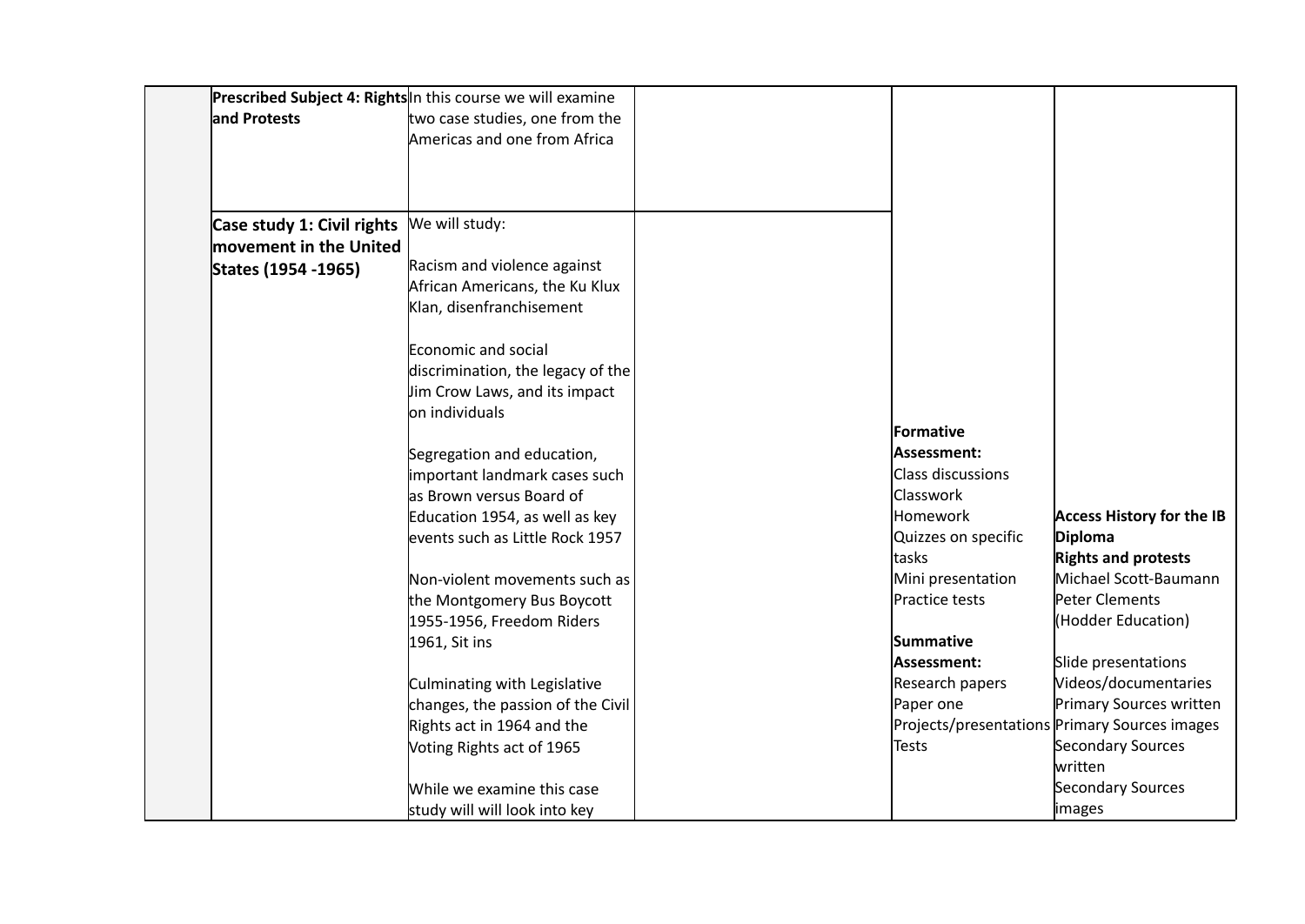|  | actors, martin luther king Jr.,<br>Malcolm X, Lyndon Johnson<br>Also we will research key<br>groups, NAACP, SCLC, SNCC,<br>Nation of Black Muslims<br>Lastly we will connect this to<br>today's Social movements |  | Political Cartoons<br>Worksheets<br>Internet sources |
|--|------------------------------------------------------------------------------------------------------------------------------------------------------------------------------------------------------------------|--|------------------------------------------------------|
|  |                                                                                                                                                                                                                  |  |                                                      |
|  |                                                                                                                                                                                                                  |  |                                                      |
|  |                                                                                                                                                                                                                  |  |                                                      |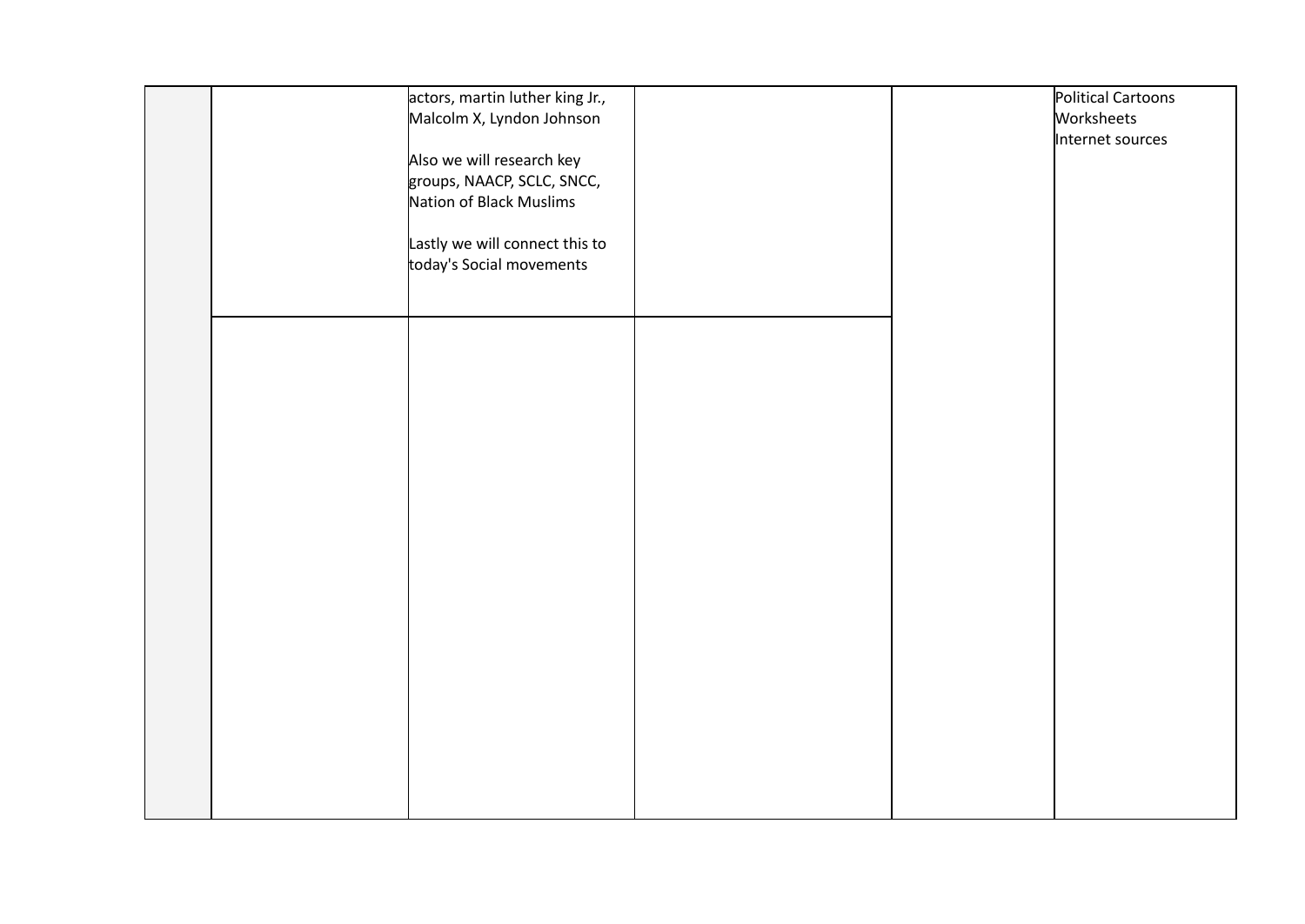| Year <sub>2</sub> | land Protests<br>Case study 2:<br><b>Apartheid South Africa</b><br>(1948 – 1964) | Prescribed Subject 4: Rights Petty Apartheid" and "Grand<br>Apartheid" legislation<br>Division and "classification";<br>segregation of populations<br>and amenities; creation of<br>townships/forced removals;<br>segregation of education;<br>Bantustan system; impact on<br>lindividuals | Topics and Information for Year Two<br>Part of Prescribed Subject 4, Rights<br>and Protests and World History Topic<br>12: The Cold War, Superpower<br>Tension and Rivalries<br>This works out to approximately<br>28 to 30 weeks |                                                                                  |                                                                                                     |
|-------------------|----------------------------------------------------------------------------------|--------------------------------------------------------------------------------------------------------------------------------------------------------------------------------------------------------------------------------------------------------------------------------------------|-----------------------------------------------------------------------------------------------------------------------------------------------------------------------------------------------------------------------------------|----------------------------------------------------------------------------------|-----------------------------------------------------------------------------------------------------|
|                   |                                                                                  | Non-violent protests: bus<br>boycotts; defiance campaign,<br>Freedom Charter                                                                                                                                                                                                               | 80 to 90 teaching hours                                                                                                                                                                                                           |                                                                                  |                                                                                                     |
|                   |                                                                                  | Increasing Violence: the<br>Sharpeville massacre (1960)<br>and the decision to adopt the<br>armed struggle                                                                                                                                                                                 |                                                                                                                                                                                                                                   |                                                                                  | <b>Access History for the IB</b><br><b>Diploma</b>                                                  |
|                   |                                                                                  | Official response: the Rivonia<br>trial (1963–1964) and the<br>imprisonment of the ANC<br>leadership.                                                                                                                                                                                      |                                                                                                                                                                                                                                   | <b>lFormative</b><br>Assessment:                                                 | <b>Rights and protests</b><br>Michael Scott-Baumann<br>Peter Clements<br>(Hodder Education)         |
|                   |                                                                                  | Key individuals: Nelson<br>Mandela; Albert Luthuli                                                                                                                                                                                                                                         |                                                                                                                                                                                                                                   | <b>Class discussions</b><br><b>Classwork</b>                                     | <b>Access History for the IB</b><br><b>Diploma</b><br>The Cold War:                                 |
|                   |                                                                                  | Key groups: the African<br>National Congress (ANC); the<br>South African Communist<br>Party (SACP) and the MK<br>Umkhonto we                                                                                                                                                               |                                                                                                                                                                                                                                   | Homework<br>Quizzes on specific<br>ltasks<br>Mini presentation<br>Practice tests | Superpower tensions<br>and rivalries second<br>edition<br>David G. Williamson<br>(Hodder Education) |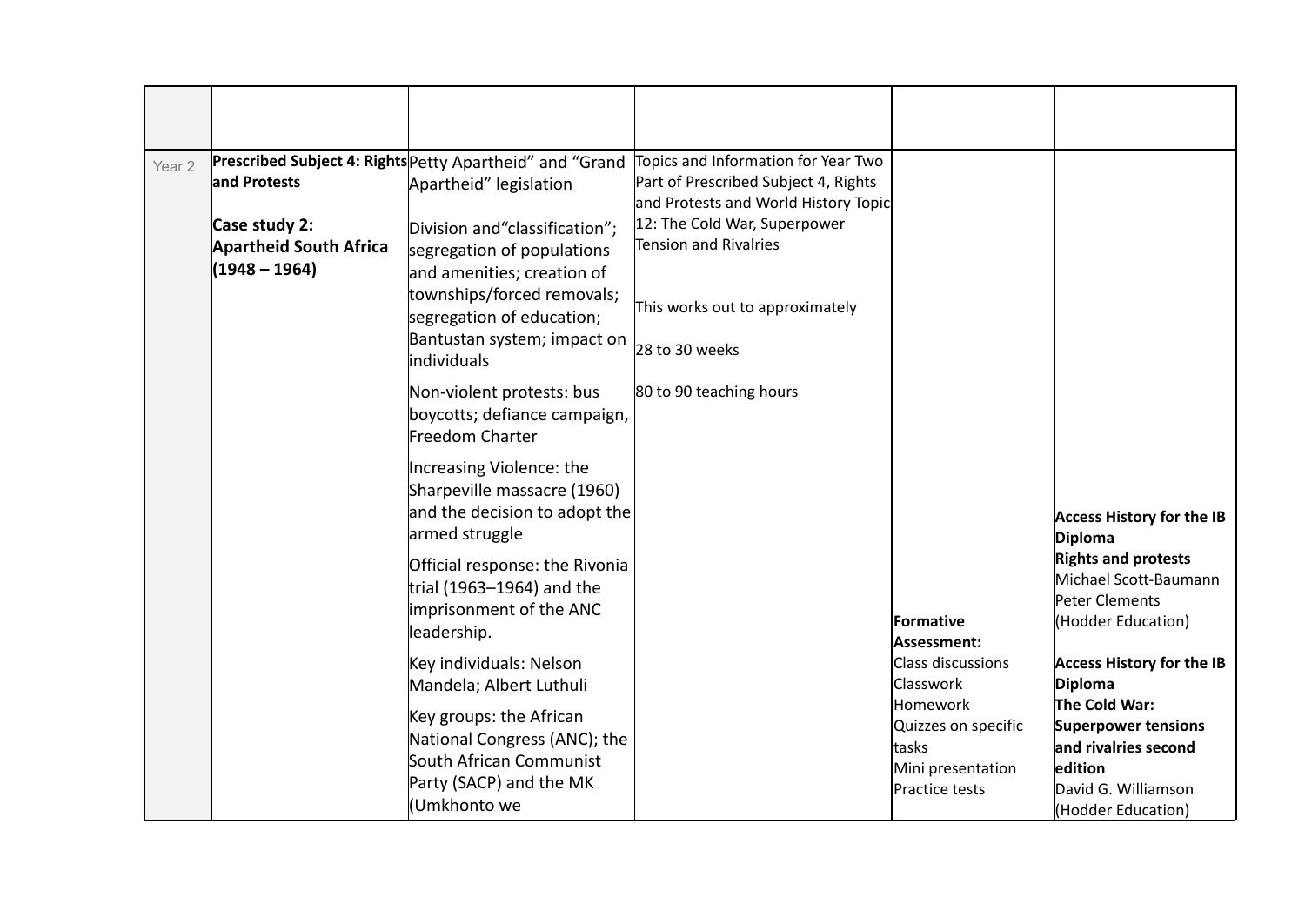|                                | Sizwe-"Spear of the                                 | Summative                                |                           |
|--------------------------------|-----------------------------------------------------|------------------------------------------|---------------------------|
|                                | Nation")                                            | Assessment:                              | Slide presentations       |
|                                |                                                     | Research papers                          | Videos/documentaries      |
|                                |                                                     | Paper one and paper                      | Primary Sources written   |
|                                |                                                     | Two                                      | Primary Sources images    |
|                                |                                                     | Projects/presentations Secondary Sources |                           |
|                                |                                                     | <b>Tests</b>                             | written                   |
|                                |                                                     |                                          | Secondary Sources         |
|                                |                                                     |                                          | images                    |
|                                |                                                     |                                          | <b>Political Cartoons</b> |
|                                |                                                     |                                          | Worksheets                |
|                                |                                                     |                                          | Internet sources          |
| <b>World History Topic 12:</b> | In this course students will be                     |                                          |                           |
|                                | The Cold War: Superpower required to understand and |                                          |                           |
| <b>Tensions and Rivalries</b>  | analyze numerous events                             |                                          |                           |
| (20th Century)                 | throughout the Cold War Era.                        |                                          |                           |
|                                | Topics will be presented in                         |                                          |                           |
|                                | chronological order by decade                       |                                          |                           |
|                                | rather than by region we will                       |                                          |                           |
|                                | examine closely,                                    |                                          |                           |
|                                | The different ideologies                            |                                          |                           |
|                                | between the Soviet Union and                        |                                          |                           |
|                                | Western Europe (USA), political,                    |                                          |                           |
|                                | economical, military ideologies.                    |                                          |                           |
|                                | Examine the various policies and                    |                                          |                           |
|                                | pacts such as the Truman                            |                                          |                           |
|                                | Doctrine, Marshall Plan, the                        |                                          |                           |
|                                | formation of NATO and the                           |                                          |                           |
|                                | Warsaw Pact.                                        |                                          |                           |
|                                | The Division of Europe:                             |                                          |                           |
|                                | The Truman Doctrine, Marshall                       |                                          |                           |
|                                | Plan, the formation of the Iron                     |                                          |                           |
|                                | Curtain and the division of                         |                                          |                           |
|                                | Germany and Berlin., the Berlin                     |                                          |                           |
|                                |                                                     |                                          |                           |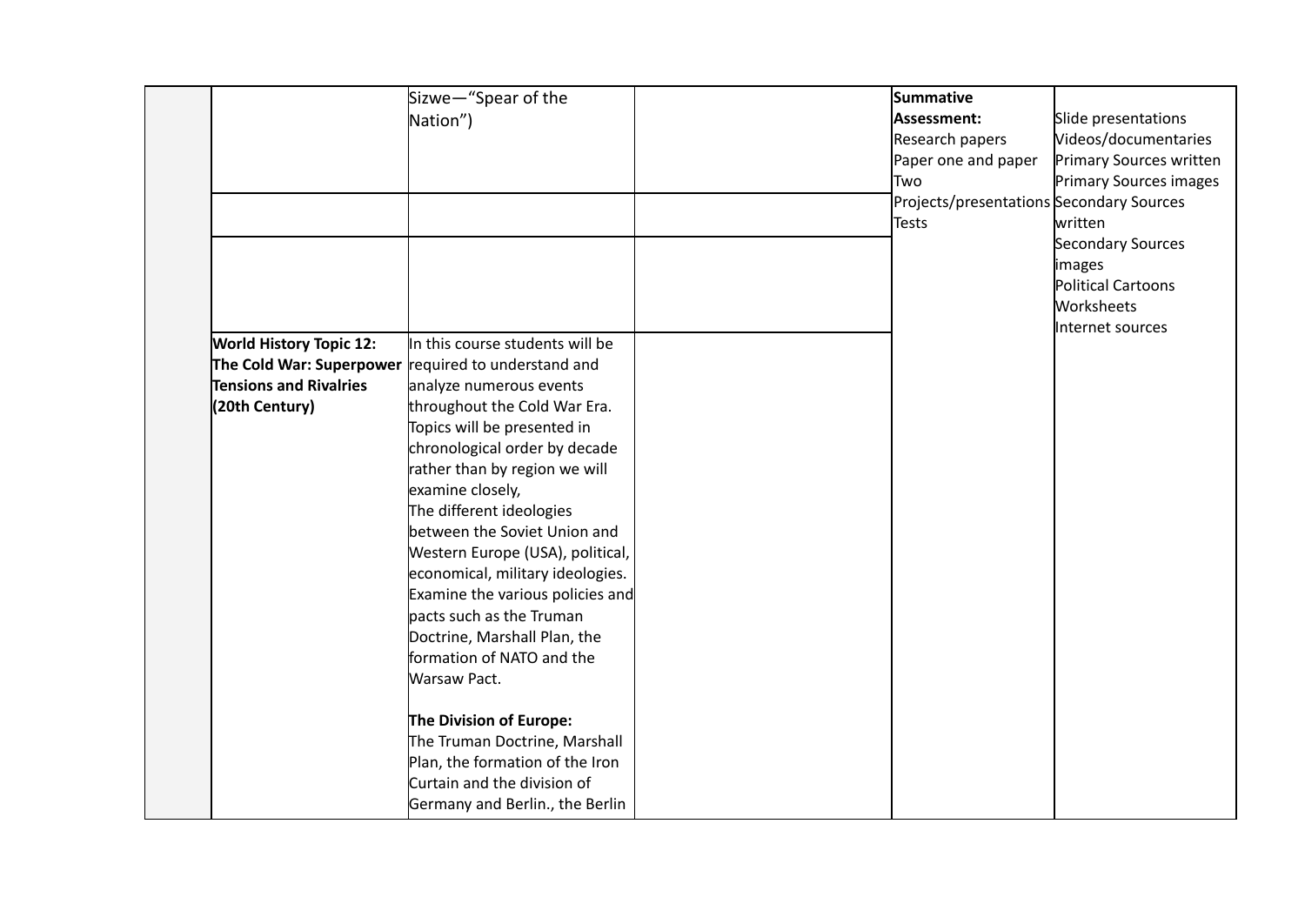| airlift. These events will help    |  |  |
|------------------------------------|--|--|
| give content knowledge and         |  |  |
| provide some context for           |  |  |
| students to examine future         |  |  |
| events.                            |  |  |
|                                    |  |  |
| The Cuban Missile Crisis:          |  |  |
| The event will allow us to study   |  |  |
| a specific Cold War Crisis as well |  |  |
| as examine 2 leaders, Castro       |  |  |
| and Kruschev.                      |  |  |
| We will examine the causes for     |  |  |
| this crisis (ideological influence |  |  |
| in regions) as well as the         |  |  |
| consequences of this event         |  |  |
|                                    |  |  |
| The Vietnam war:                   |  |  |
| This event will also allow us to   |  |  |
| study a second Cold War crisis     |  |  |
| while examining leaders. The       |  |  |
| conflict spans from the 1950s      |  |  |
| and 1960, finishing in the 1970s.  |  |  |
| It will also allow us to case      |  |  |
| studyHo Chi Minh.                  |  |  |
|                                    |  |  |
| Lastly the course will end with    |  |  |
| the slowing of tension, to         |  |  |
| detente (Helsinki Accords, SALT)   |  |  |
| Finishing with the end of the      |  |  |
| Cold War in 1991. We will also     |  |  |
| examine the role of Reagan,        |  |  |
| Gorbachev and Yeltsin.             |  |  |
|                                    |  |  |
|                                    |  |  |
|                                    |  |  |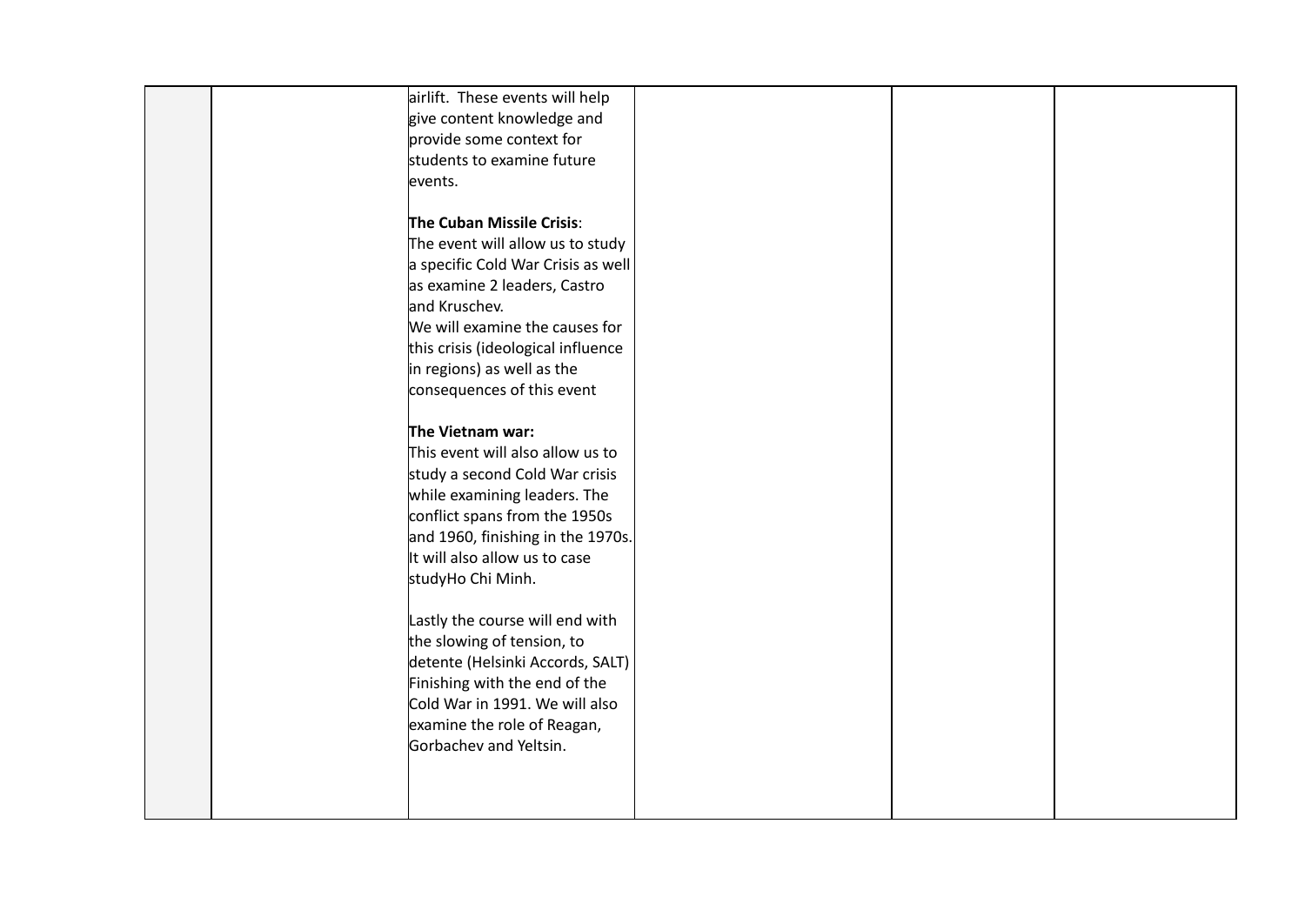### 2. **IB internal assessment requirement to be completed during the course**

Briefly explain how and when you will work on it. Include the date when you will first introduce the internal assessment requirement, when the internal assessment requirement will be due and how students will be prepared to do it.

The IA will be a historical investigation into a topic of the students' choice. IA will be mainly introduced between September and October of year 1. By February of year 1, learners must submit the first draft of "Identification and evaluation of sources". By April of year 1, learners must submit the first draft of "investigation". By September of year 2, learners must submit the second draft of "Identification and evaluation of sources". By October of year 2, learners need to submit the second draft of "investigation". All of this will happen under the supervision of the teacher. By end-November of year 2, learners need to submit the final draft of the IA to the teacher.

## 3. **Links to TOK**

You are expected to explore links between the topics of your subject and TOK. As an example of how you would do this, choose one topic from your course outline that would allow your students to make links with TOK. Describe how you would plan the lesson.

| Topic               | Link with TOK (including description of lesson plan)                                                                                                |
|---------------------|-----------------------------------------------------------------------------------------------------------------------------------------------------|
|                     | Prescribed Subject 4: Rights This topic will be related to TOK in various ways. For example, the Civil Rights movement can be linked in TOK in      |
| and Protests        | understanding what sources to believe and what sources to ignore. In a time of tense and controversial race                                         |
|                     | relations where the Whire population of America resisted equality to African Americans, one must look deeper                                        |
|                     | Case study 1: Civil rights linto events to fully understand the reasons and motivations. TOK is clearly linked here since this topic is still a     |
|                     | movement in the United t <sub>topic</sub> at the forefront of society today. Students will be able to compare what they read with what they know in |
| States (1954 -1965) | the present time. They will be able to compare the different points of view and the complexities of race relations                                  |
|                     | in the USAs history. Students will explore how this topic has evolved over time.                                                                    |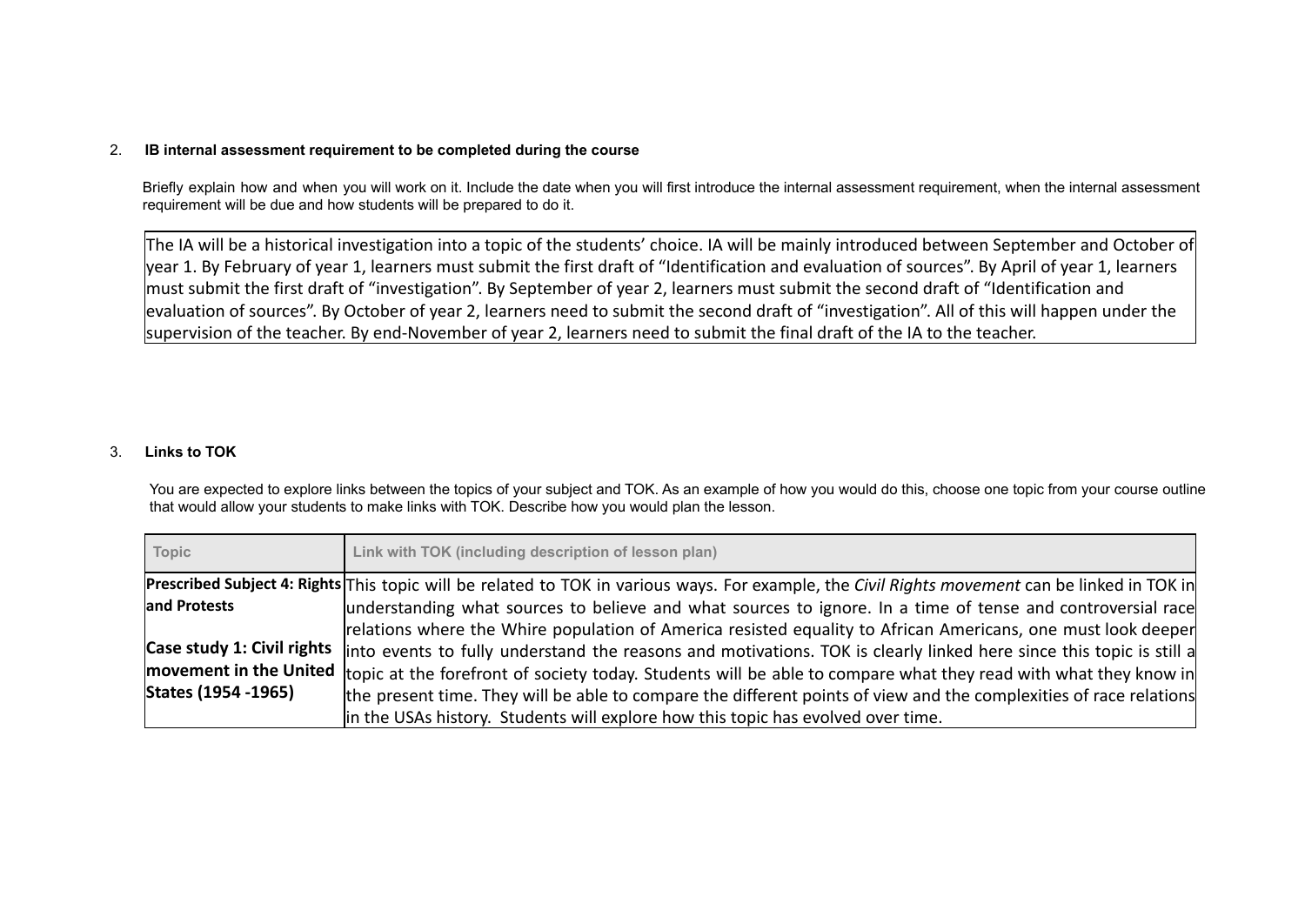# 4. **Approaches to learning**

Every IB course should contribute to the development of students' approaches to learning skills. As an example of how you would do this, choose one topic from your outline that would allow your students to specifically develop one or more of these skill categories (thinking, communication, social, self-management or research).

| Topic                                                    | Contribution to the development of students' approaches to learning skills (including one or more skill category)                                                                                             |
|----------------------------------------------------------|---------------------------------------------------------------------------------------------------------------------------------------------------------------------------------------------------------------|
| <b>World History Topic 11:</b>                           | In this unit students will examine and understand the expansionist policies of Japan, Italy and Germany.                                                                                                      |
| <b>Causes and Effects of 20th</b><br>Century Wars (WWII) | Students will be responsible to choose one of the countries and create a presentation either justifying or condemning the historical sequence<br>lof events followed by one of the countries mentioned above. |
|                                                          | Communication: (1) students need to carefully prepare their points to be persuasive, (2) students need to organize their talks to be easily<br>lunderstand                                                    |
|                                                          | Self-management/research: (1) students need to work according to the schedule to complete their tasks, (2) students need to investigate and<br>use a variety of sources                                       |
|                                                          | Thinking: (1) students need to examine, evaluate, and analyze information to make a strong argument in their presentation                                                                                     |
|                                                          |                                                                                                                                                                                                               |

### 5. **International mindedness**

Every IB course should contribute to the development of international-mindedness in students. As an example of how you would do this, choose one topic from your outline that would allow your students to analyse it from different cultural perspectives. Briefly explain the reason for your choice and what resources you will use to achieve this goal.

| Topic                                          | Contribution to the development of international mindedness (including resources you will use)                                                                                       |
|------------------------------------------------|--------------------------------------------------------------------------------------------------------------------------------------------------------------------------------------|
| Case study 2:<br><b>Apartheid South Africa</b> | Students are encouraged to examine: Should we have a global international community to investigate, intervene, and settle conflicts or should<br>we regionalize these organizations? |
| (1948 – 1964)                                  | Discussions/and opinion based essays:                                                                                                                                                |
|                                                | -What are the pros and cons of an international organization like the UN?                                                                                                            |
|                                                | -How can we be sure a global organization like the UN understands the complexity of all conflicts?                                                                                   |
|                                                | -How can we be sure a global organization like the UN does not hold biases when dealing with conflicts in different regions of the world?                                            |
|                                                | Would it be better to create regional organizations under the umbrella of the United Nations to investigate, intervene, and resolve conflicts,                                       |
|                                                | to give a more autonomous and understandable solution?                                                                                                                               |